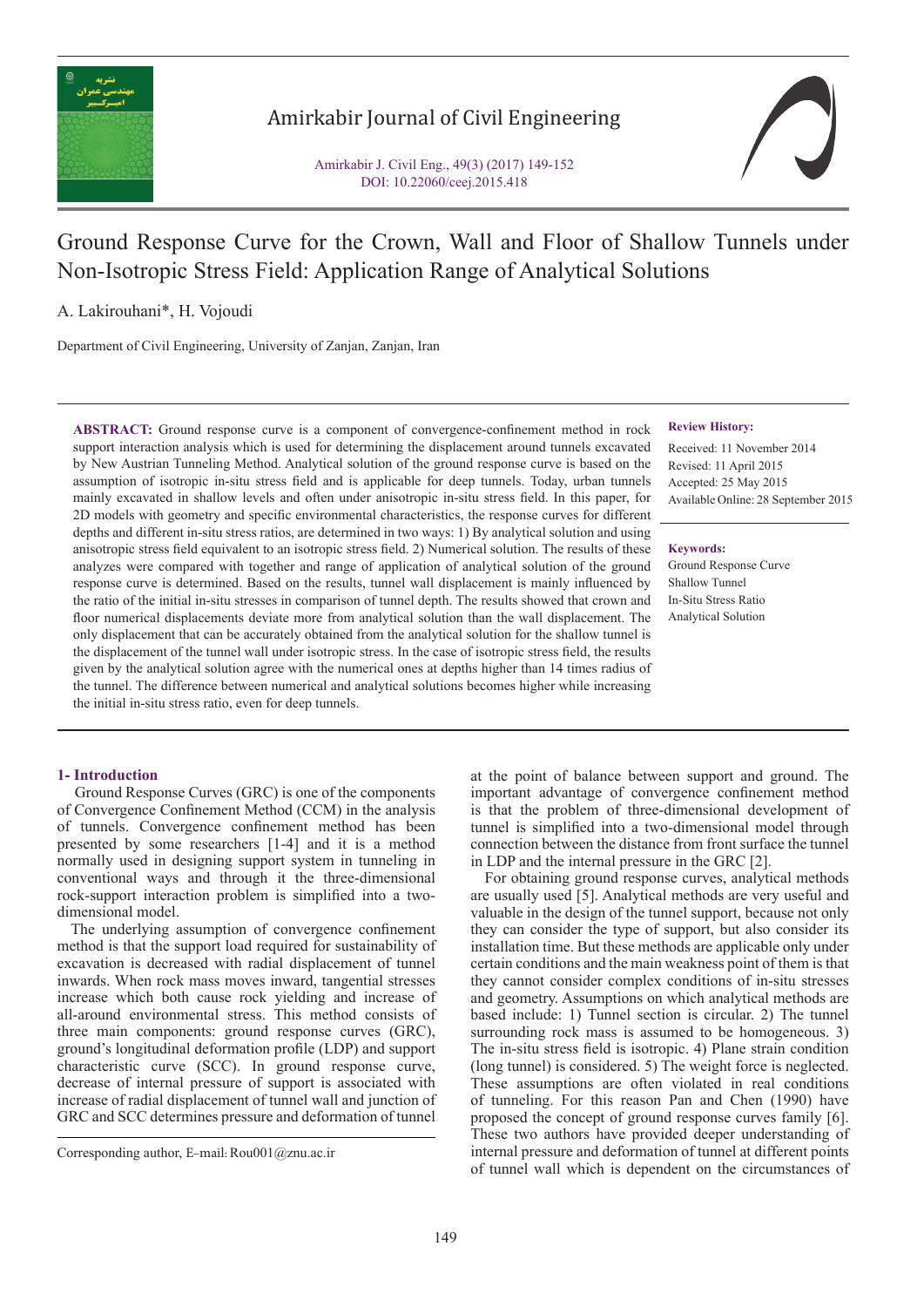initial stresses and tunnel shape. Basis of their method is using numerical finite element method with elasto-plastic conditions and failure criteria of Mohr-Coulomb.

 The purpose of this paper is to investigate limitations of the ground response curves, obtained from analytical method for shallow tunnels under non-isotope field stresses. To achieve this objective, numerical modeling using finite differences and FLAC2D software for tunnels with different depth in non-isotope in-situ stress conditions and their results are compared with the results of analytical solution. But the limitations of the work are as follows: 1) The quality of rock mass is assumed to be relatively good. 2) Rock mass is modeled as continuous and without considering joint and crack. 3) Tunnel section is assumed circular with a constant radius in all analyses.

 At first, analytical solution of rock-support interaction is brought and then numerical modeling is performed and the results are discussed. Verification of the methodology and comparison of GRC curves and radius of plastic zone obtained from the analytical solution with numerical solution is given in the appendix of paper.

## **2- Conditions of numerical and analytical modeling**

 Numerical models: The conditions of models for drawing ground response curves for shallow and deep tunnels are as follows: the ratio of the in-situ stresses has varied between 1 and 6 and also the depth of the tunnel placement has changed from 5 to 25 meters. Diameter of tunnel is fixed in all models as 5 meters. Also, modeling is two-dimensional and plane strain is assumed. Characteristics of environmental materials have been taken according to Table 1 and they follow Mohr-Coulomb failure criteria.

 Also, in created models, applying vertical pressure is done as gravitational, such that with increasing depth, the vertical pressure on land increases and horizontal pressure at any depth is obtained by multiplying coefficient of lateral pressure k, by the vertical pressure of the same surface.

Numerical modeling environment with dimensions  $50 \times 50$  $m<sup>2</sup>$  is meshed in a 200 $\times$ 200 grid. After applying boundary conditions and loading, the models are run by FLAC2D software [9]. Stress release percent is performed in ten steps and radial displacements of wall, crown and floor of the tunnel is recorded at each stage, and ground response curves are plotted based on them.

## **Table1. Characteristics of environmental material in modeling**

| Parameter           | Sign            | unit       | value |
|---------------------|-----------------|------------|-------|
| Mass density        |                 | $Kg/m^3$   | 2700  |
| Radius of tunnel    | a               | m          | 2.5   |
| Friction angel      |                 | Degree     | 40    |
| Adhesion resistance | C               | <b>MPa</b> |       |
| Elasticity modulus  | E               | GPa        | 15    |
| Poisson's ratio     | v               |            | 0.25  |
| Dilation angel      | Ψ               | Degree     |       |
| Tensile strength    | $\sigma_{\tau}$ | MPa        | 3     |
|                     |                 |            |       |

**Analytical solution:** Analytical solution has been performed by equivalent loading of numerical method and assuming the elastic environment and in-situ isotropic stress, so that the confining pressure is considered equal to average horizontal and vertical load.

## **3- Conclusion**

 Ground response curve is one of the components of convergence confinement method in rock-support interaction analysis and design of the tunnel support. Analytical methods of ground response curve are based on the assumption of insitu isotropic stresses and ignoring weight force. The main objective of conducting this research was to investigate the limitations of the analytical method of ground response curve for shallow tunnels under in-situ non-isotopic stresses and to study changes in displacements caused by in-situ stresses. For this purpose, using two-dimensional numerical model, analyzes were performed for different depths and under different in-situ stresses. According to the results:

- For shallow tunnels, shape of deformed section of tunnel is ovaling and big displacements always occur in walls and fewer displacements happen in the crown and floor of the tunnel.
- Displacements of tunnel wall are affected more by ratio of initial in-situ stresses than the depth of tunnel placement.
- For in-situ stress ratio greater than about 1.5, crown of the tunnel moves upwards that is ground response curve provides negative values for displacement.
- The only displacement that can be achieved with appropriate accuracy from analytical solution for shallow tunnels is displacement of the tunnel wall under isotropic stresses.
- Displacements of crown and floor of tunnel under isotropic conditions and depths more than 14 times the radius of tunnel can be obtained from the analytical solution with good accuracy, but with the increase of insitu stresses, analytical and numerical solutions get far from each other more.

## **References**

- [1] C. Carranza-Torres, C. Fairhurst, The elasto-plastic response of underground excavations in rock masses that satisfy the Hoek–Brown failure criterion, International Journal of Rock Mechanics and Mining Sciences, 36(6) (1999) 777-809.
- [2] C. Carranza-Torres, C. Fairhurst, Application of the convergence-confinement method of tunnel design to rock masses that satisfy the Hoek-Brown failure criterion, Tunnelling and Underground Space Technology, 15(2) (2000) 187-213.
- [3] P. Gesta, J. Kreisel, P. Londe, C. Louis, M. Panet, Tunnel stability by convergence-confinement method, Underground Space, 4(4) (1980) 225-232.
- [4] P. Gesta, Recommendations for use of convergenceconfinement method, AFTES, Groupe de travail, (7) (1993) 206-222.
- [5] E.T. Brown, J.W. Bray, B. Ladanyi, E. Hoek, Ground response curves for rock tunnels, Journal of Geotechnical Engineering, 109(1) (1983) 15-39.
- [6] Y.-W. Pan, Y.-M. Chen, Plastic zones and characteristics-